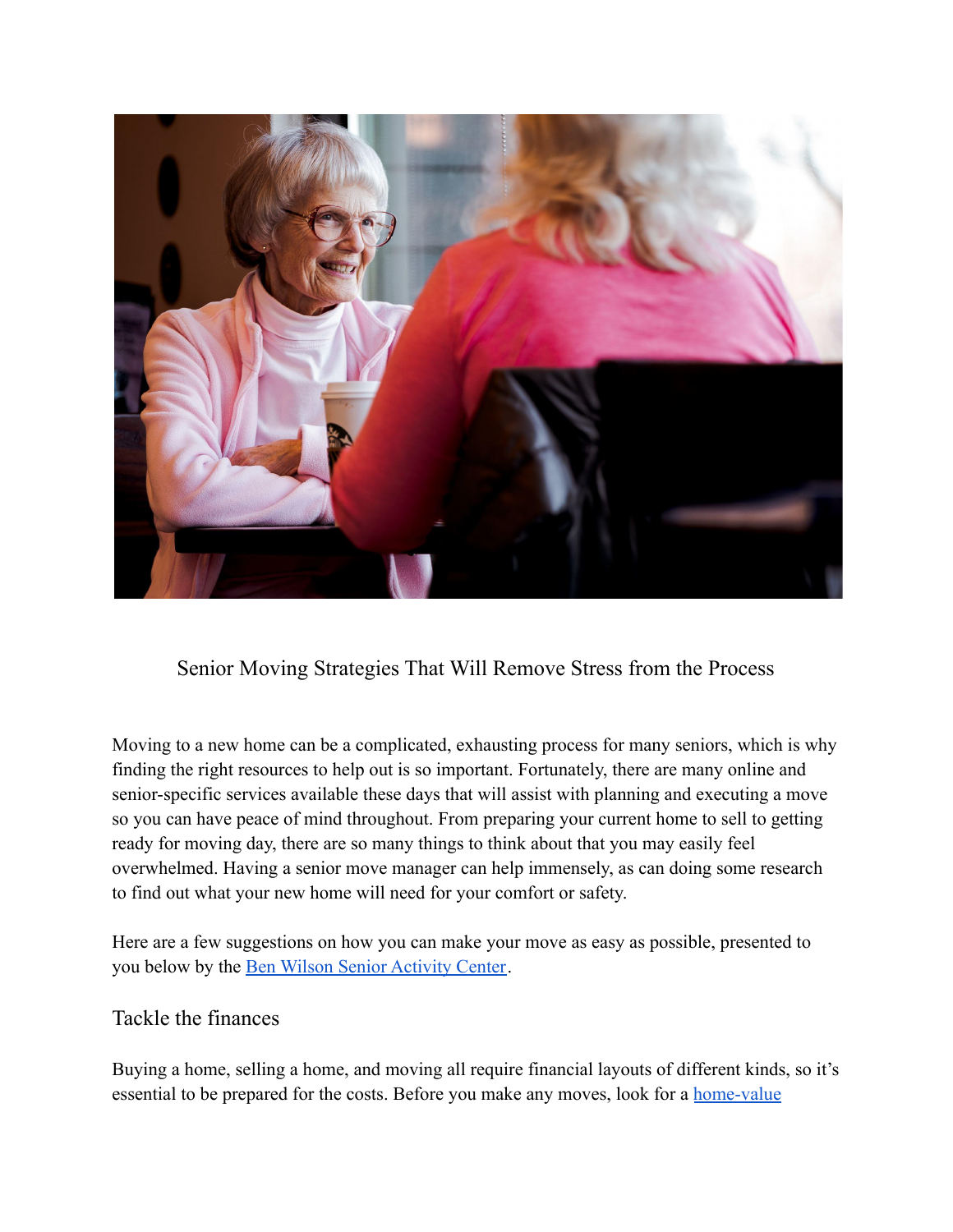[calculator](https://www.redfin.com/what-is-my-home-worth) online that will tell you how much your current house is worth. Once you have a solid number in mind, you can assess whether you need to make some updates that will boost the sale price as well as create a budget for buying your next home. If you need a new mortgage, take steps to get pre-approved in order to make that process as painless as possible. For example, make sure you look into [conventional loan requirements](https://www.pennymac.com/conventional-home-loans) to ensure you qualify for this type of mortgage. Prepare for things like closing costs and set a budget for moving day, which might include payment for the movers, a senior move manager, and/or the cost of gas and meals.

### Assess your needs

Once you have some of the financial details nailed down, you can begin thinking about what your specific needs are. This will help you decide which services to hire for the big day. If you're downsizing, for instance, you may need help going through your belongings to figure out what you want to take with you, what you want to sell or donate, and what can be [tossed](https://www.aarp.org/money/budgeting-saving/info-2015/downsizing-items-to-ditch-photo.html). The decluttering process can be exhausting, but a senior move manager can help so you're not overwhelmed. This can be especially helpful if you have family members who live far away, or if you need [assistance](https://www.aplaceformom.com/caregiver-resources/articles/moving-managers) with using online tools to sell items.

## Get more in-depth help

Need a wider range of assistance? There are senior move services [available](https://www.thespruce.com/best-senior-moving-services-5116674) around the country that help older adults make smooth transitions to their new homes. These can be especially helpful if you're moving to a senior care facility and need a team to help you get organized throughout the moving process since they have access to tools that will allow you to visualize what your furniture will look like in the new place. They also provide services for packing, removing trash, and cleanup after the move is finished.

#### Find the right movers

If you just need basic moving services, do some research on the companies in your area and read reviews of their work from past clients before asking for a quote. Be sure to ask what their total fees are–including their by-the-mile cost–and whether they offer senior [specials,](https://www.thisoldhouse.com/storage-organization/22724002/best-moving-companies-for-senior-discounts) as many of them do. You can also look for discounts on review sites as you're doing research online.

## Keep safety a priority

Whether you choose to hire a senior move service or rely on family members for help, it's essential to make your safety a priority throughout the entire process, from start to finish. This means knowing your limits when it comes to lifting or packing, taking breaks to hydrate and eat, and getting emotional support from friends and loved ones as you go through your belongings.